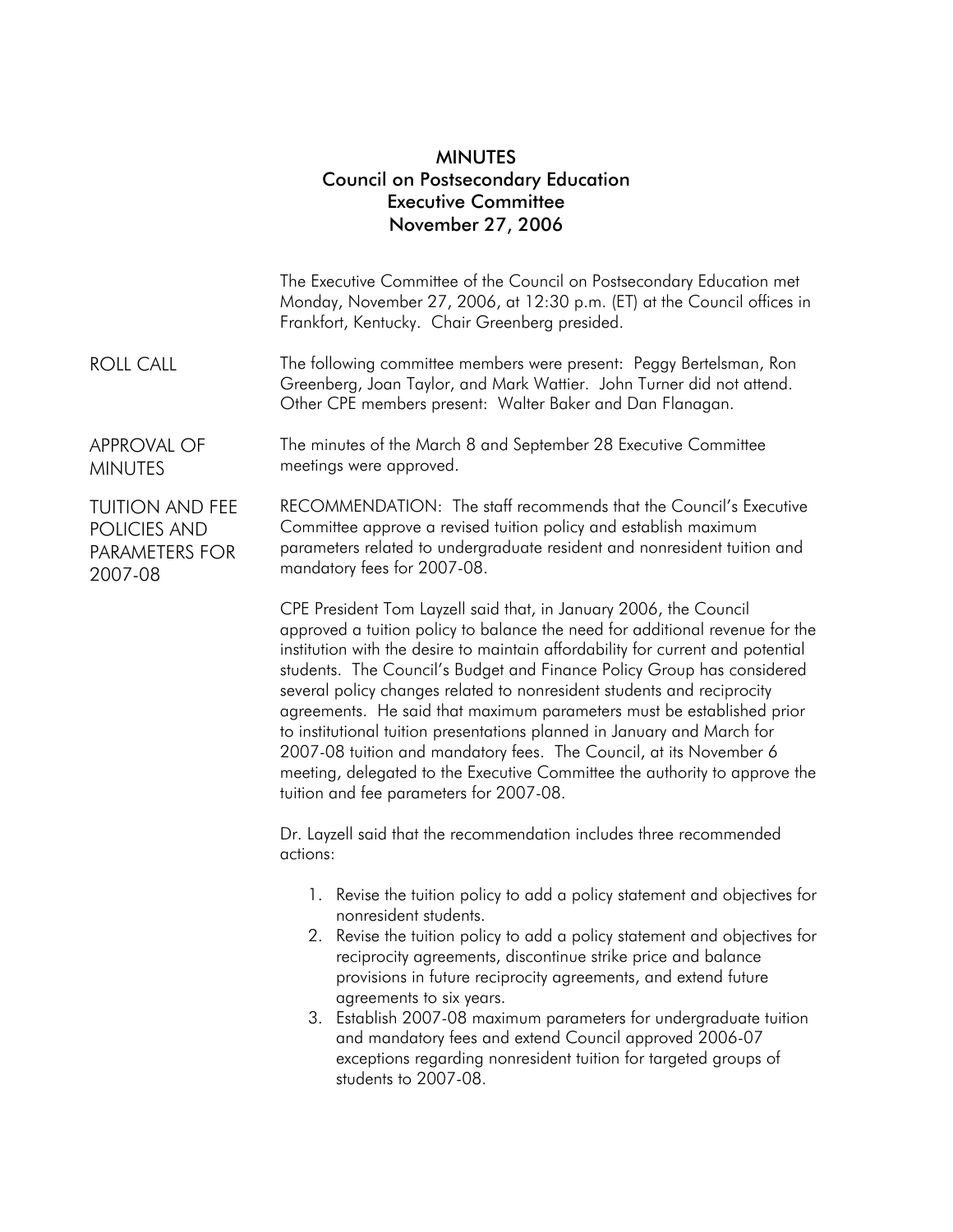Dr. Layzell said that the parameters should be viewed as an interim set of parameters that may be modified based on the final funding policy. He said that the presidents of the public institutions have discussed the parameters and have agreed unanimously to support the recommended parameters. He said that the institutions will now begin their on-campus process and hold hearings to develop the actual tuition and fee rates which will be brought to the Council for approval at the January and March 2007 meetings. The parameters set the maximum amount of tuition and fees that can be charged. If institutions conclude that the rates must be higher than the parameters, an exception must be brought to the Council for approval.

MOTION: Mr. Wattier moved that the recommendation be approved. Ms. Taylor seconded the motion.

Mr. Wattier asked about national benchmarks of affordability.

Dr. Layzell said that the closest thing to a standard is the Council's recent affordability study which concluded that Kentucky continues to remain relatively affordable except in two instances – (1) independent adult students who tend to fall between the cracks in most financial aid programs and (2) low-income dependent students at the margins of affordability. When the institutions bring their proposed 2007-08 tuition and fees, they will be requested to provide detailed information regarding institutional financial aid programs, especially financial aid designated for independent adult and low-income students. Dr. Layzell said Kentucky's affordability continues to look good against contiguous states, the region, and the country. He said that tuition continues to increase across the country; Kentucky tuition has not gone up as much or as fast as some states. With the exception of the University of Louisville, single-digit tuition increases are expected for 2007-08.

VOTE: The motion passed.

Regarding tuition, Mr. Greenberg said that over the past decade, as a result of weaker state economies, the percent of funding for postsecondary education from state revenues has decreased as a percentage of the total funding, putting pressures on tuition. He said this is not just a Kentucky issue but a national issue. The Council put together these parameters after months of debate and discussion. It has been an open forum with wide input. This discussion has led the Council to the point where, for the last year, it has been putting together the foundations of a new funding model that are based on policies. The final results of those policies will determine what the new funding model should be. If the executive branch and the legislature approve the policy recommendations that will be the foundation of this new funding model, they need to provide the appropriate funds. He said that the new funding model has to be one that is relevant to our times (not based on any history or what other states are doing), one that provides proper funding, and one that is tied to results and has direct accountability. Mr. Greenberg said that accountability must be a cornerstone for the future funding model. With that view, the Council is directing the institutions a year in advance that a year from now the Council will not approve future tuition increases above the cost of living until a funding model is in place